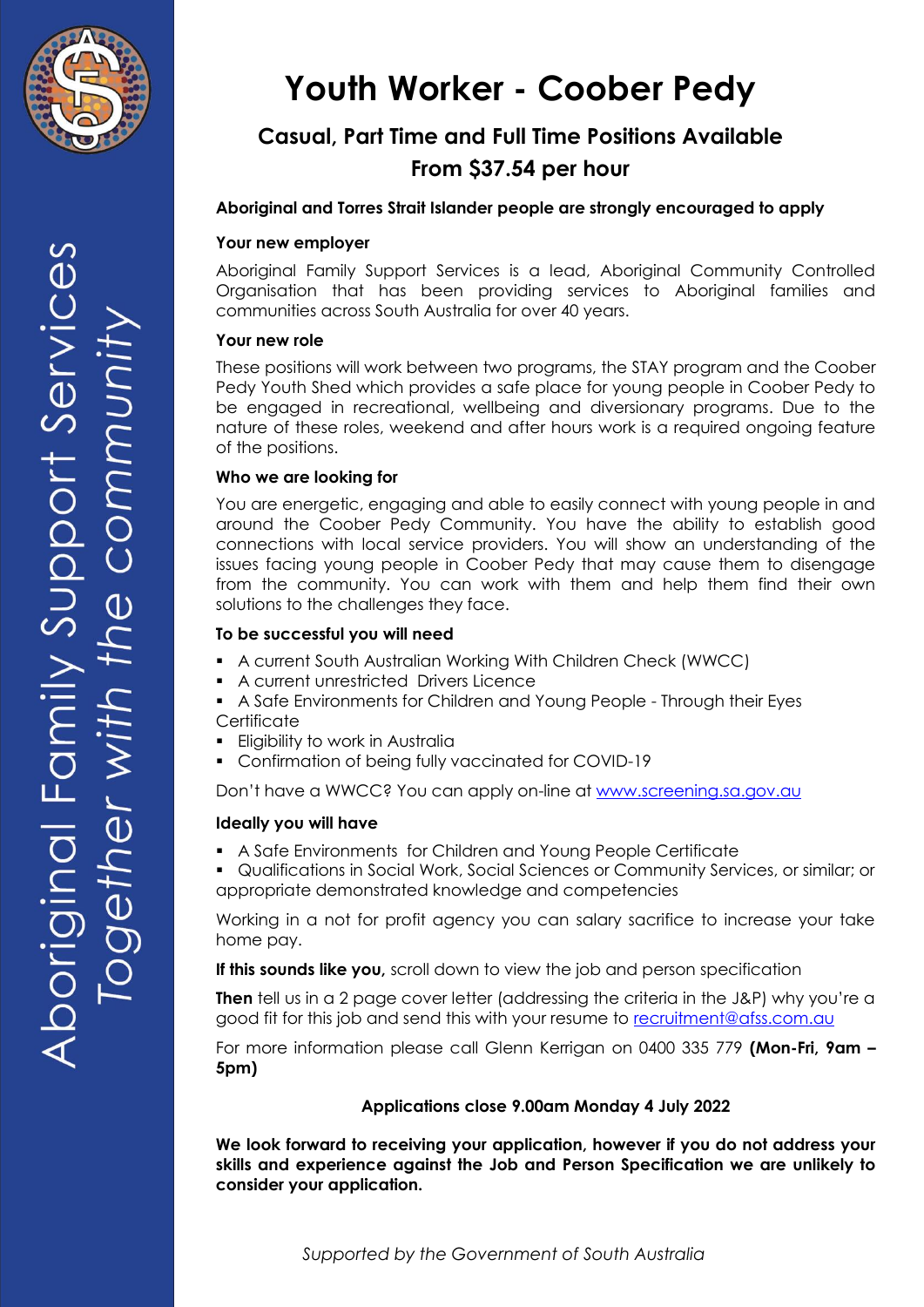

# **Aboriginal Family Support Services**

Job and Person Specifications

### Job Title: **Youth Worker – Coober Pedy**

### Employee Name:

| Program Overview                                            | The Coober Pedy Youth Shed will provide a safe place for young people in<br>Coober Pedy to be engaged in recreational, wellbeing and diversionary<br>programs.                                                                                                                                                                                                                                                                                                                                                                                                                                             |  |  |  |
|-------------------------------------------------------------|------------------------------------------------------------------------------------------------------------------------------------------------------------------------------------------------------------------------------------------------------------------------------------------------------------------------------------------------------------------------------------------------------------------------------------------------------------------------------------------------------------------------------------------------------------------------------------------------------------|--|--|--|
| Position Objective                                          | The Coober Pedy Youth Shed will provide young people with the<br>opportunity to build connections with peers, community and other service<br>providers in Coober Pedy.                                                                                                                                                                                                                                                                                                                                                                                                                                     |  |  |  |
| <b>Reporting Relationships</b>                              | The Youth Worker reports to the Regional Manager - Far North.                                                                                                                                                                                                                                                                                                                                                                                                                                                                                                                                              |  |  |  |
| Funding                                                     | Department of Prime Minister and Cabinet - Indigenous Advancement<br>Strategy                                                                                                                                                                                                                                                                                                                                                                                                                                                                                                                              |  |  |  |
| Award & Salary                                              | Social, Community, Home Care and Disability Services Industry Award 2010<br>Salary Range: Level 4                                                                                                                                                                                                                                                                                                                                                                                                                                                                                                          |  |  |  |
| The Job                                                     | Job Specification                                                                                                                                                                                                                                                                                                                                                                                                                                                                                                                                                                                          |  |  |  |
| Key Result Areas                                            | The Key Result Areas outline the key expectations of the employee. They<br>align with the requirements of DPMC Funding Agreement and with AFSS<br>Strategic and Operational Plans and AFSS Policies and Procedures. The<br>employee will be required to participate in regular supervision against<br>each of the Key Result Areas as detailed below.                                                                                                                                                                                                                                                      |  |  |  |
| <u>Key Result Area 1</u><br>Client Support and<br>Case work | Attention to detail including completion of relevant case<br>work<br>documentation encompassing intake, assessment and a case plan that<br>clearly outline goals and actions to achieve goals for clients.<br>Assist clients to engage with their families, and community and access all<br>available services<br>Assist clients to build the awareness to identify risk factors which may have<br>detrimental affects to their wellbeing<br>Employing a strengths based approach, engage, encourage and<br>motivate clients to develop strategies that address their concerns and help<br>them set goals. |  |  |  |
| <b>Key Result Area 2</b><br>Program development             | Develop programs with young people that identify and implement<br>appropriate recreational, wellbeing and diversionary activities at the Youth<br>Shed<br>Develop and implement programs dealing with social skills, self<br>confidence, self esteem and resilience and other emotional wellbeing<br>issues relevant to young people<br>Ligise with relevant services to enable clients to receive referrals into<br>diversionary programs                                                                                                                                                                 |  |  |  |

| Youth Worker – Coober Pedy<br>Position Name: | Date: June 2022 | Approved: | Page 2 of 4 | Initial - Employee               |  |
|----------------------------------------------|-----------------|-----------|-------------|----------------------------------|--|
| Regional Services<br>Program                 | Version:        | Review:   | Review Due: | <b>Initial - Chief Executive</b> |  |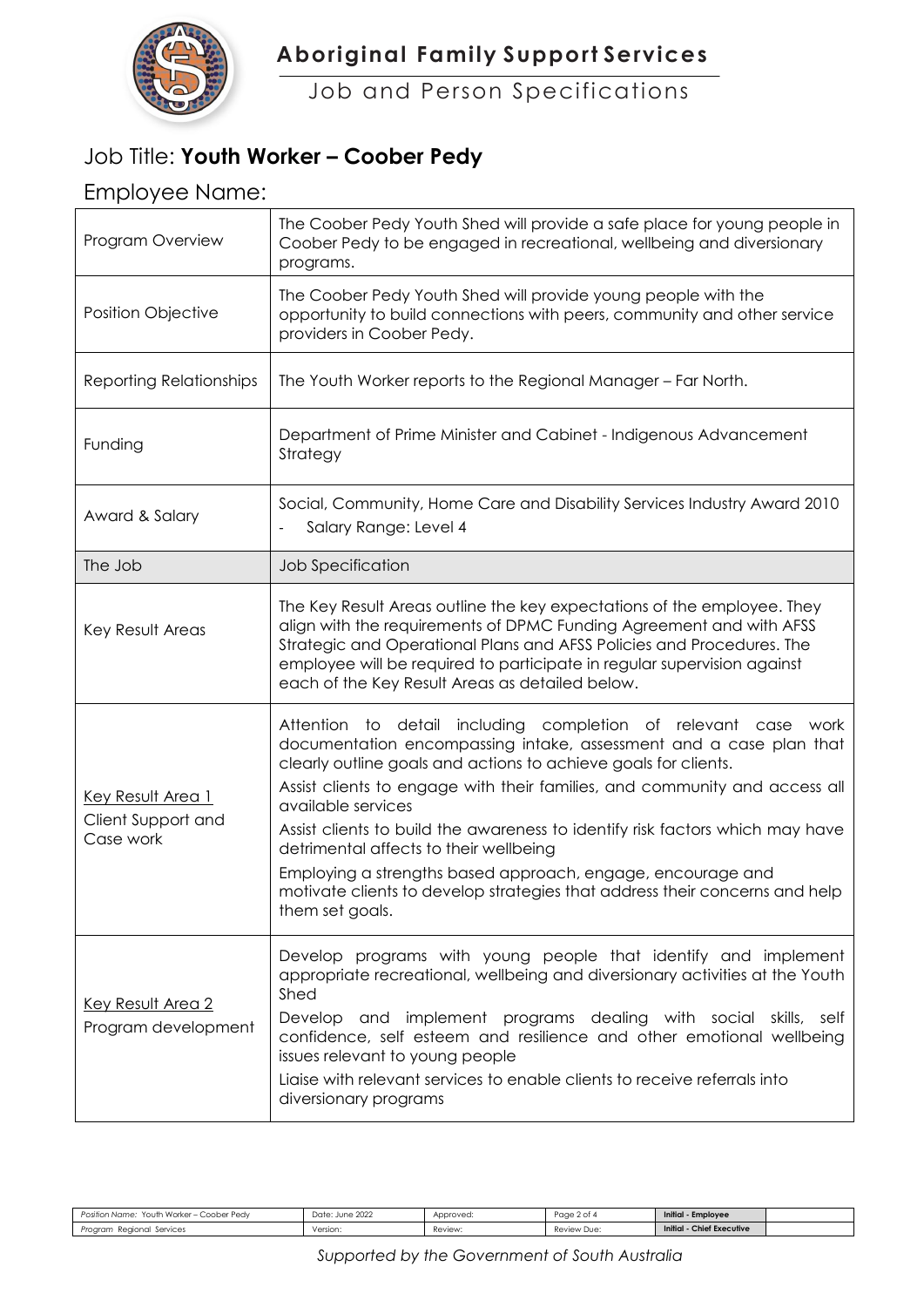

# **Aboriginal Family Support Services**

### Job and Person Specifications

|                                                                        | Develop and implement mechanisms/strategies in the community to build<br>recognition and awareness of issues affecting young people in Coober<br>Pedy                                                                                                                                                                                                            |                                                                                                                                                                         |                            |                                                        |  |
|------------------------------------------------------------------------|------------------------------------------------------------------------------------------------------------------------------------------------------------------------------------------------------------------------------------------------------------------------------------------------------------------------------------------------------------------|-------------------------------------------------------------------------------------------------------------------------------------------------------------------------|----------------------------|--------------------------------------------------------|--|
| <b>Key Result Area 3</b>                                               | Develop, build, negotiate and maintain relationships in a collaborative,<br>cooperative and client-centred manner;                                                                                                                                                                                                                                               |                                                                                                                                                                         |                            |                                                        |  |
| Community<br>Collaborations                                            | Develop mechanisms/strategies for consulting with young people on the<br>value and effectiveness of programs and services                                                                                                                                                                                                                                        |                                                                                                                                                                         |                            |                                                        |  |
|                                                                        | Ensure accountability to all stakeholders by providing honest and<br>transparent feedback and analysis, clear communication, having a clear<br>sense of purpose, paying attention to detail, and acting in a timely manner<br>Review and identify gaps in youth services so as to enable a coordinated<br>response to young people, their families and community |                                                                                                                                                                         |                            |                                                        |  |
|                                                                        | Actively manage and oversee the completion of administrative tasks<br>including data reporting and the use of AFSS processes and tools to<br>manage workloads and priorities:                                                                                                                                                                                    |                                                                                                                                                                         |                            |                                                        |  |
| Key Result Area 4                                                      | submitting high quality reports that are factual, clear and concise and<br>adequately respond to the information required by the senior<br>Managers, the Chief Executive and funding bodies<br>ensuring that all client contact and engagement is appropriately<br>$\blacksquare$                                                                                |                                                                                                                                                                         |                            |                                                        |  |
| Administration and<br>Transparency                                     | documented and recorded on AFSS data collection systems - CRM,<br>DEX, H2H (and other data systems as required)<br>making use of the appropriate time keeping processes at AFSS<br>$\overline{\phantom{a}}$<br>including the Attendance System and the use of Outlook Calendar to<br>record daily movements, meetings and other work related<br>commitments      |                                                                                                                                                                         |                            |                                                        |  |
|                                                                        |                                                                                                                                                                                                                                                                                                                                                                  | ensuring that Application for Leave forms and supporting<br>documentation (Medical Certificates or Statutory Declarations) are<br>lodged within appropriate timeframes. |                            |                                                        |  |
|                                                                        | Maintain and model an ongoing commitment to continuous improvement<br>in the provision of services to internal and external customers by:                                                                                                                                                                                                                        |                                                                                                                                                                         |                            |                                                        |  |
|                                                                        | AFSS                                                                                                                                                                                                                                                                                                                                                             | actively demonstrating a commitment to Service Excellence across                                                                                                        |                            |                                                        |  |
| Key Result Area 5                                                      | demonstrated ability to function autonomously when required as well<br>as a strong focus on teamwork                                                                                                                                                                                                                                                             |                                                                                                                                                                         |                            |                                                        |  |
| Service Excellence and                                                 | abiding by AFSS policies and procedures, and Strategic and<br><b>Operational Plans</b><br>participating in continual improvement processes across all levels of                                                                                                                                                                                                  |                                                                                                                                                                         |                            |                                                        |  |
| Continuous<br>Improvement                                              | AFSS<br>$\overline{\phantom{a}}$                                                                                                                                                                                                                                                                                                                                 | act as an ambassador for AFSS during all interactions with clients,<br>communities, partner agencies and services.                                                      |                            |                                                        |  |
| The Person                                                             | <b>Person Specification</b>                                                                                                                                                                                                                                                                                                                                      |                                                                                                                                                                         |                            |                                                        |  |
| Qualifications                                                         | Relevant qualification or post secondary training in areas such as youth<br>work, child protection, and family functioning and behaviour<br>management is highly desirable.                                                                                                                                                                                      |                                                                                                                                                                         |                            |                                                        |  |
| Experience                                                             | Desirable<br>Experience in working with young people and their families from diverse<br>communities.<br>Demonstrated experience in working with stakeholders and establishing<br>partnerships<br>Demonstrated experience in undertaking case work and planning<br>Demonstrated experience in providing reports                                                   |                                                                                                                                                                         |                            |                                                        |  |
| Position Name: Youth Worker - Coober Pedy<br>Program Regional Services | Date: June 2022<br>Version:                                                                                                                                                                                                                                                                                                                                      | Approved:<br>Review                                                                                                                                                     | Page 3 of 4<br>Review Due: | Initial - Employee<br><b>Initial - Chief Executive</b> |  |

*Supported by the Government of South Australia*